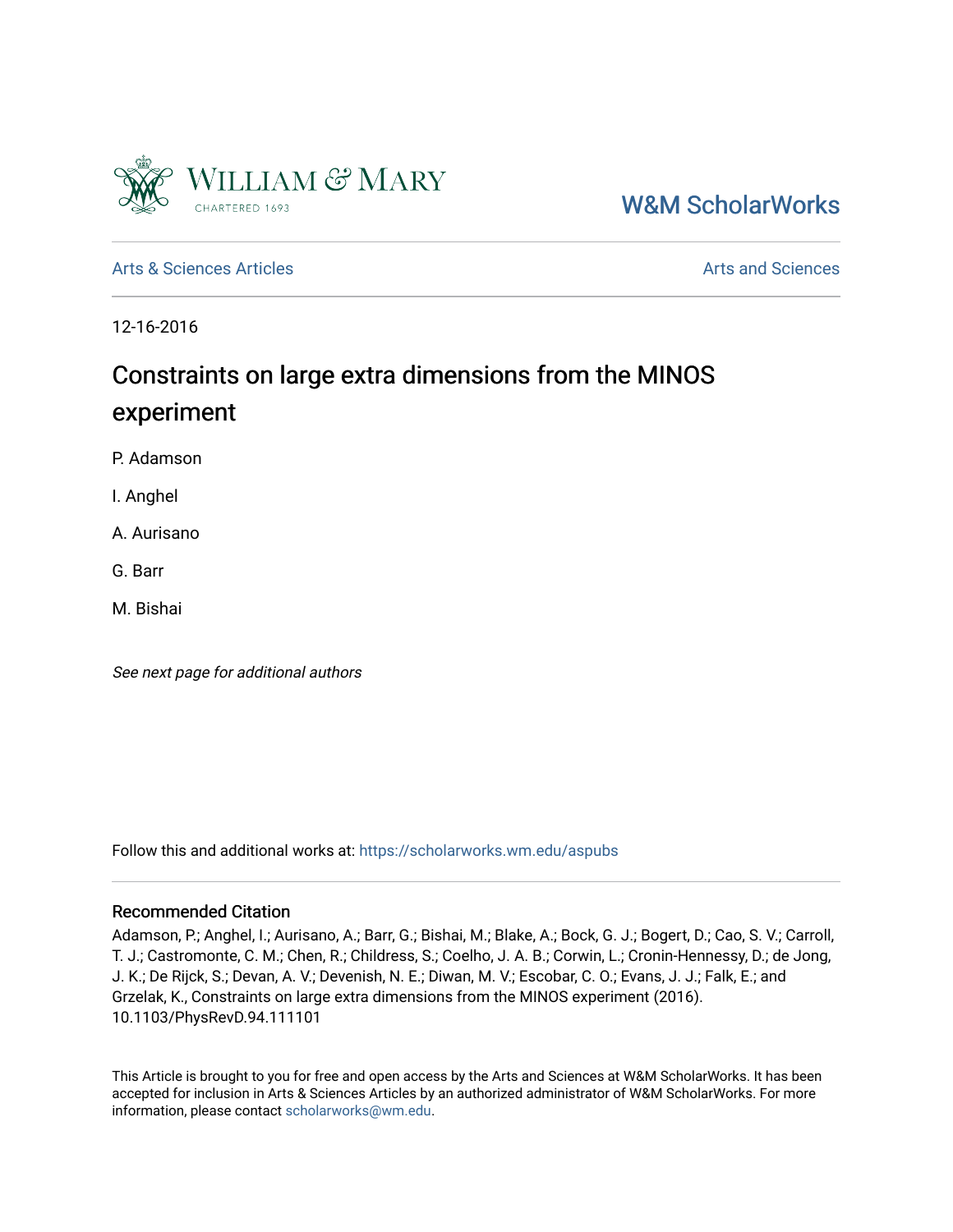## Authors

P. Adamson, I. Anghel, A. Aurisano, G. Barr, M. Bishai, A. Blake, G. J. Bock, D. Bogert, S. V. Cao, T. J. Carroll, C. M. Castromonte, R. Chen, S. Childress, J. A. B. Coelho, L. Corwin, D. Cronin-Hennessy, J. K. de Jong, S. De Rijck, A. V. Devan, N. E. Devenish, M. V. Diwan, C. O. Escobar, J. J. Evans, E. Falk, and K. Grzelak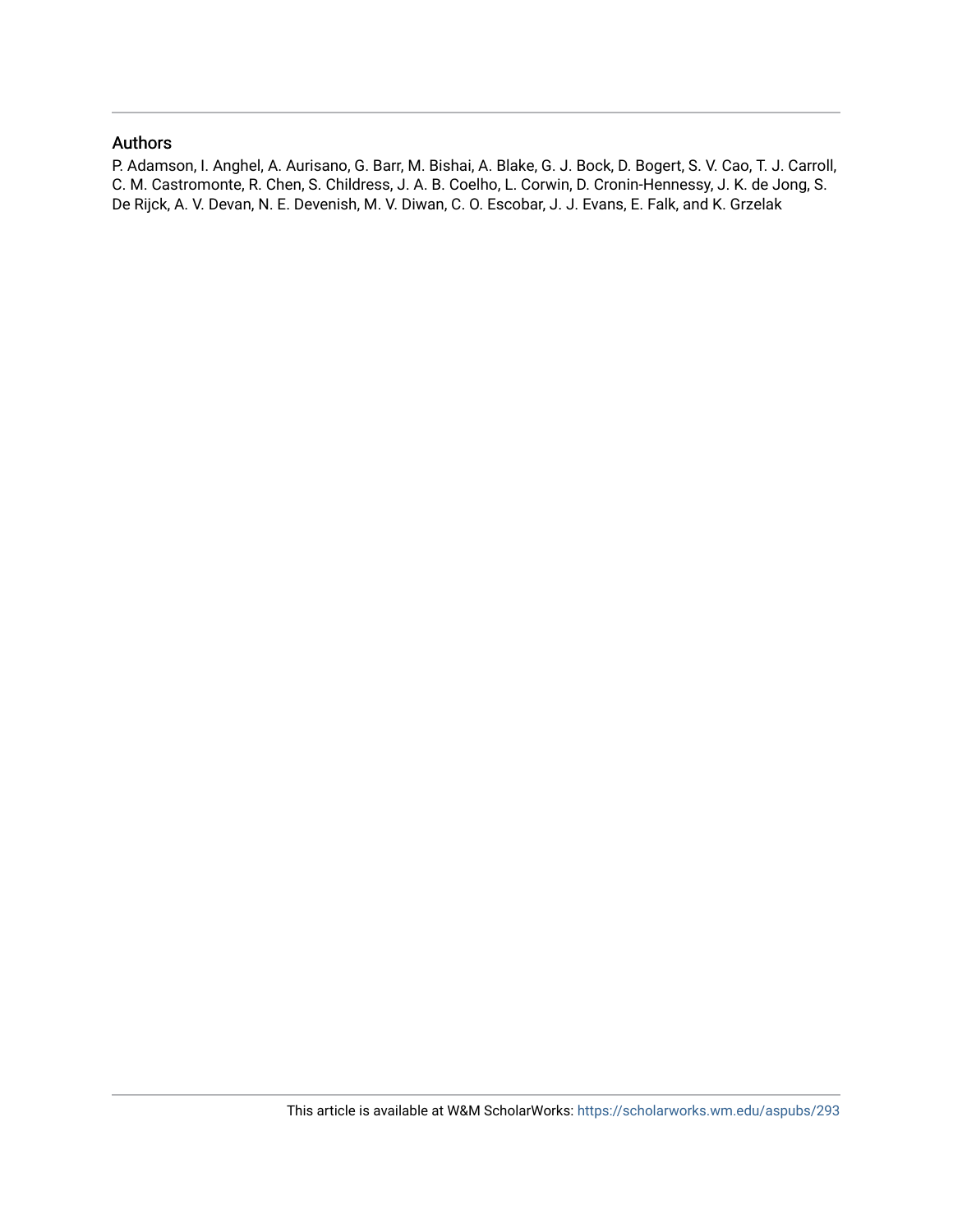

# CHORUS

This is the accepted manuscript made available via CHORUS. The article has been published as:

# Constraints on large extra dimensions from the MINOS experiment

P. Adamson et al. (MINOS Collaboration) Phys. Rev. D **94**, 111101 — Published 16 December 2016 DOI: [10.1103/PhysRevD.94.111101](http://dx.doi.org/10.1103/PhysRevD.94.111101)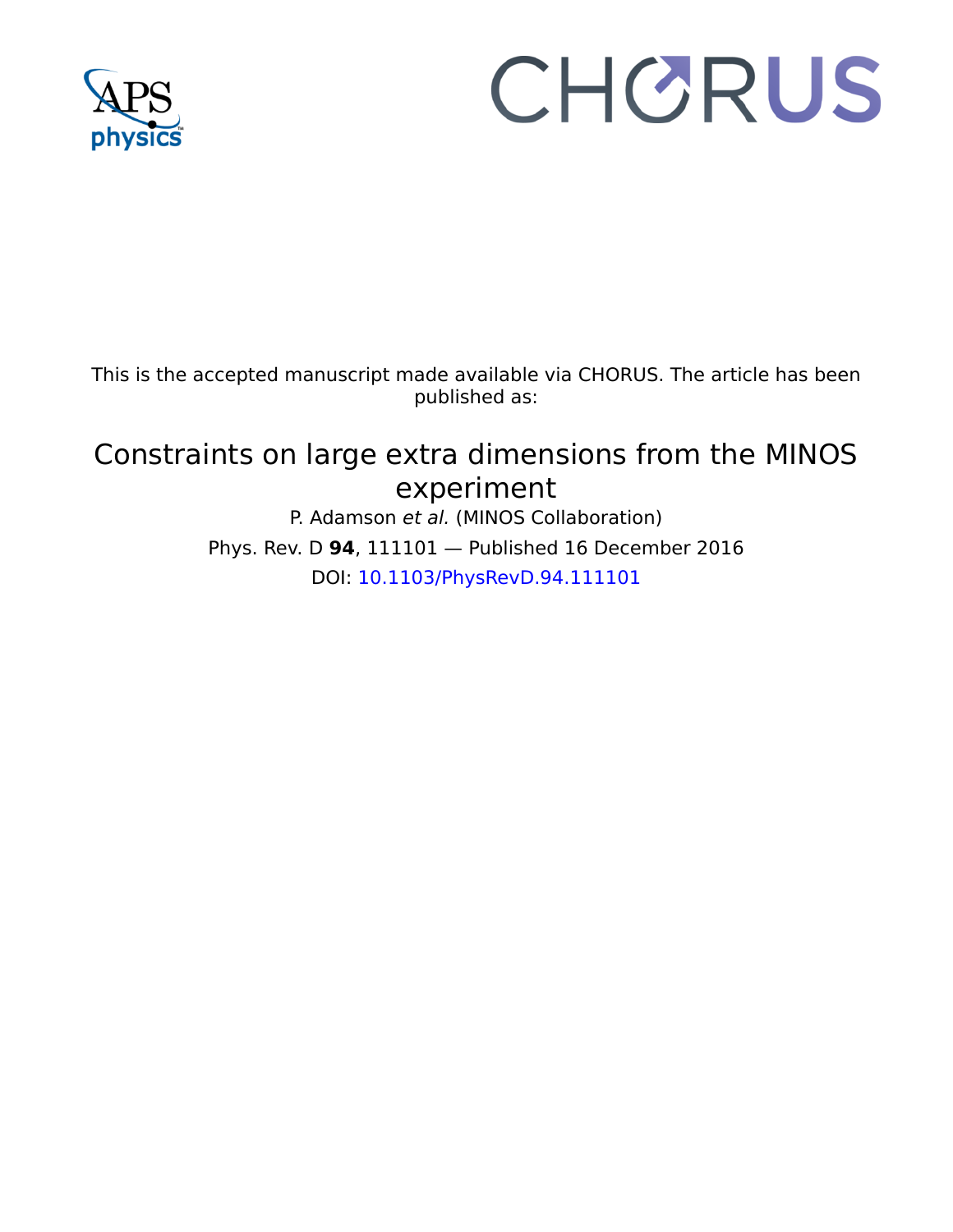#### Constraints on Large Extra Dimensions from the MINOS Experiment

P. Adamson,<sup>8</sup> I. Anghel,<sup>15, 1</sup> A. Aurisano,<sup>7</sup> G. Barr,<sup>22</sup> M. Bishai,<sup>3</sup> A. Blake,<sup>5, 16</sup> G. J. Bock,<sup>8</sup> D. Bogert,<sup>8</sup>

S. V. Cao,<sup>30</sup> T. J. Carroll,<sup>30</sup> C. M. Castromonte,<sup>9</sup> R. Chen,<sup>18</sup> S. Childress,<sup>8</sup> J. A. B. Coelho,<sup>31</sup> L. Corwin,<sup>14,</sup> <sup>∗</sup>

D. Cronin-Hennessy,<sup>19</sup> J. K. de Jong,<sup>22</sup> S. De Rijck,<sup>30</sup> A. V. Devan,<sup>33</sup> N. E. Devenish,<sup>28</sup> M. V. Diwan,<sup>3</sup>

C. O. Escobar, <sup>6</sup> J. J. Evans, <sup>18</sup> E. Falk, <sup>28</sup> G. J. Feldman, <sup>10</sup> W. Flanagan, <sup>30</sup> M. V. Frohne, <sup>11,†</sup> M. Gabrielyan, <sup>19</sup>

H. R. Gallagher,<sup>31</sup> S. Germani,<sup>17</sup> R. A. Gomes,<sup>9</sup> M. C. Goodman,<sup>1</sup> P. Gouffon,<sup>25</sup> N. Graf,<sup>23</sup> R. Gran,<sup>20</sup>

K. Grzelak,<sup>32</sup> A. Habig,<sup>20</sup> S. R. Hahn,<sup>8</sup> J. Hartnell,<sup>28</sup> R. Hatcher,<sup>8</sup> A. Holin,<sup>17</sup> J. Huang,<sup>30</sup> J. Hylen,<sup>8</sup>

G. M. Irwin,  $27$  Z. Isvan,  $3$  C. James,  $8$  D. Jensen,  $8$  T. Kafka,  $31$  S. M. S. Kasahara,  $19$  G. Koizumi,  $8$ 

M. Kordosky,  $33$  A. Kreymer,  $8$  K. Lang,  $30$  J. Ling,  $3$  P. J. Litchfield,  $19,24$  P. Lucas,  $8$  W. A. Mann,  $31$ 

M. L. Marshak,<sup>19</sup> N. Mayer,<sup>31</sup> C. McGivern,<sup>23</sup> M. M. Medeiros,<sup>9</sup> R. Mehdiyev,<sup>30</sup> J. R. Meier,<sup>19</sup>

M. D. Messier,<sup>14</sup> W. H. Miller,<sup>19</sup> S. R. Mishra,<sup>26</sup> S. Moed Sher,<sup>8</sup> C. D. Moore,<sup>8</sup> L. Mualem,<sup>4</sup> J. Musser,<sup>14</sup>

D. Naples,<sup>23</sup> J. K. Nelson,<sup>33</sup> H. B. Newman,<sup>4</sup> R. J. Nichol,<sup>17</sup> J. A. Nowak,<sup>19,‡</sup> J. O'Connor,<sup>17</sup> M. Orchanian,<sup>4</sup>

R. B. Pahlka,<sup>8</sup> J. Paley,<sup>1</sup> R. B. Patterson,<sup>4</sup> G. Pawloski,<sup>19</sup> A. Perch,<sup>17</sup> M. M. Pfützner,<sup>17</sup> D. D. Phan,<sup>30</sup>

S. Phan-Budd,<sup>1</sup> R. K. Plunkett,<sup>8</sup> N. Poonthottathil,<sup>8</sup> X. Qiu,<sup>27</sup> A. Radovic,<sup>33</sup> B. Rebel,<sup>8</sup> C. Rosenfeld,<sup>26</sup>

H. A. Rubin,<sup>13</sup> P. Sail,<sup>30</sup> M. C. Sanchez,<sup>15, 1</sup> J. Schneps,<sup>31</sup> A. Schreckenberger,<sup>30</sup> P. Schreiner,<sup>1</sup> R. Sharma,<sup>8</sup>

A. Sousa,<sup>7</sup> N. Tagg,<sup>21</sup> R. L. Talaga,<sup>1</sup> J. Thomas,<sup>17</sup> M. A. Thomson,<sup>5</sup> X. Tian,<sup>26</sup> A. Timmons,<sup>18</sup> J. Todd,<sup>7</sup>

S. C. Tognini,<sup>9</sup> R. Toner,<sup>10</sup> D. Torretta,<sup>8</sup> G. Tzanakos,<sup>2,†</sup> J. Urheim,<sup>14</sup> P. Vahle,<sup>33</sup> B. Viren,<sup>3</sup> A. Weber,<sup>22,24</sup>

R. C. Webb,<sup>29</sup> C. White,<sup>13</sup> L. Whitehead,<sup>12</sup> L. H. Whitehead,<sup>17</sup> S. G. Wojcicki,<sup>27</sup> and R. Zwaska<sup>8</sup>

(The MINOS Collaboration)

 $1$ Argonne National Laboratory, Argonne, Illinois 60439, USA

 $^{2}$ Department of Physics, University of Athens, GR-15771 Athens, Greece

<sup>3</sup>Brookhaven National Laboratory, Upton, New York 11973, USA

<sup>4</sup>Lauritsen Laboratory, California Institute of Technology, Pasadena, California 91125, USA

 $5$ Cavendish Laboratory, University of Cambridge, Cambridge CB3 0HE, United Kingdom

 $^6$ Universidade Estadual de Campinas, IFGW, CP 6165, 13083-970, Campinas, SP, Brazil

 $^7$ Department of Physics, University of Cincinnati, Cincinnati, Ohio 45221, USA

 ${}^{8}Fermi$  National Accelerator Laboratory, Batavia, Illinois 60510, USA

<sup>9</sup>Instituto de Física, Universidade Federal de Goiás, 74690-900, Goiânia, GO, Brazil

 $^{10}$ Department of Physics, Harvard University, Cambridge, Massachusetts 02138, USA

 $11$ Holy Cross College, Notre Dame, Indiana  $46556$ , USA

 $12$ Department of Physics, University of Houston, Houston, Texas  $77204$ , USA

 $^{13}$ Department of Physics, Illinois Institute of Technology, Chicago, Illinois 60616, USA

 $^{14}$ Indiana University, Bloomington, Indiana  $47405$ , USA

 $^{15}$ Department of Physics and Astronomy, Iowa State University, Ames, Iowa 50011 USA  $^{16}$ Lancaster University, Lancaster, LA1 4YB, UK

 $17$ Department of Physics and Astronomy, University College London, London WC1E 6BT, United Kingdom

 $18$ School of Physics and Astronomy, University of Manchester, Manchester M13 9PL, United Kingdom

 $19$ University of Minnesota, Minneapolis, Minnesota 55455, USA

 $^{20}$ Department of Physics, University of Minnesota Duluth, Duluth, Minnesota 55812, USA

<sup>21</sup>Otterbein University, Westerville, Ohio 43081, USA

<sup>22</sup> Subdepartment of Particle Physics, University of Oxford, Oxford OX1 3RH, United Kingdom

 $^{23}$ Department of Physics and Astronomy, University of Pittsburgh, Pittsburgh, Pennsylvania 15260, USA

 $^{24}Rutherford$  Appleton Laboratory, Science and Technology Facilities Council, Didcot, OX11 0QX, United Kingdom

 $^{25}$ Instituto de Física, Universidade de São Paulo, CP 66318, 05315-970, São Paulo, SP, Brazil

<sup>26</sup> Department of Physics and Astronomy, University of South Carolina, Columbia, South Carolina 29208, USA

 $^{27}$ Department of Physics, Stanford University, Stanford, California 94305, USA

 $^{28}$ Department of Physics and Astronomy, University of Sussex, Falmer, Brighton BN1 9QH, United Kingdom

<sup>29</sup>Physics Department, Texas A&M University, College Station, Texas  $\gamma$ 7843, USA

<sup>30</sup>Department of Physics, University of Texas at Austin, Austin, Texas 78712, USA

 $3^{37}$ Physics Department, Tufts University, Medford, Massachusetts 02155, USA

<sup>32</sup>Department of Physics, University of Warsaw, PL-02-093 Warsaw, Poland

 $33$ Department of Physics, College of William  $6$  Mary, Williamsburg, Virginia 23187, USA

(Dated: November 22, 2016)

We report new constraints on the size of large extra dimensions from data collected by the MINOS experiment between 2005 and 2012. Our analysis employs a model in which sterile neutrinos arise as Kaluza-Klein states in large extra dimensions and thus modify the neutrino oscillation probabilities due to mixing between active and sterile neutrino states. Using Fermilab's NuMI beam exposure of  $10.56 \times 10^{20}$  protons-on-target, we combine muon neutrino charged current and neutral current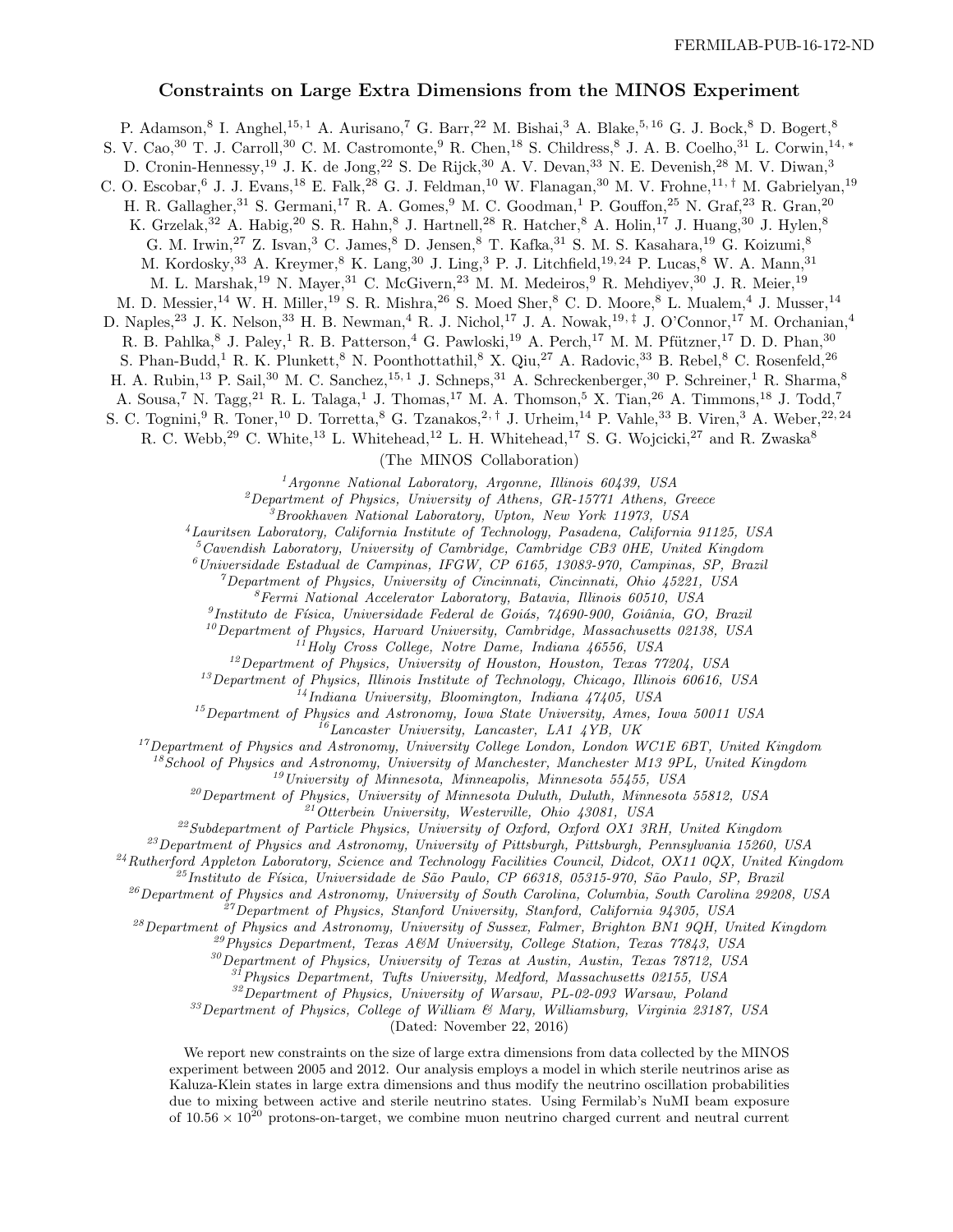data sets from the Near and Far Detectors and observe no evidence for deviations from standard three-flavor neutrino oscillations. The ratios of reconstructed energy spectra in the two detectors constrain the size of large extra dimensions to be smaller than  $0.45 \mu m$  at  $90\%$  C.L. in the limit of a vanishing lightest active neutrino mass. Stronger limits are obtained for non-vanishing masses.

PACS numbers: 14.60.St, 14.60.Pq, 04.50.+h

Neutrino oscillation has been established through measurements of solar, atmospheric, reactor, and accelerator beam neutrinos [1–7]. The underlying mechanism can be described by the unitary PMNS mixing matrix [8], which connects the three weak flavor eigenstates  $(\nu_e, \nu_\mu, \nu_\tau)$ with the three mass eigenstates  $(\mathbf{v}_1, \mathbf{v}_2, \mathbf{v}_3)$ . This matrix can be parameterized by three mixing angles,  $\theta_{12}$ ,  $\theta_{13}$ , and  $\theta_{23}$ , and a CP-violating phase  $\delta_{\rm CP}$ . Oscillation probabilities in vacuum depend upon the mixing parameters, neutrino energy, travel distance (baseline), and the squared neutrino mass differences  $\Delta m_{ij}^2 \equiv m_i^2 - m_j^2$ <br>(*i*, *j* = 1, 2, 3). Oscillation probabilities in long-baseline experiments can be further modified by matter effects [9].

Current data are well described by the three-flavor model. However, with increasing precision of experiments, one can test for discrepancies that could be accounted for by small modifications to the standard threeflavor model. One such scenario employs large extra dimensions.

Sub-millimeter sized large extra dimensions were originally introduced in [10] to explain the large gap between the electroweak scale,  $m_{\text{EW}} \sim 10^3 \,\text{GeV}$ , and the Planck scale,  $M_{\rm Pl} \sim 10^{19} \,\text{GeV}$ . In this model,  $M_{\rm Pl}$  attains its high value due to a volumetric scaling of a more fundamental scale,  $\overline{M}_{\text{Pl}}$ , which is assumed to be of the same order of magnitude as  $m_{\text{EW}}$ ,

$$
M_{\rm Pl}^2 = \overline{M}_{\rm Pl}^{d+2} V_d,\tag{1}
$$

where d is the number of extra dimensions and  $V_d$  the corresponding volume. In this framework, however, the lack of a higher fundamental scale disqualifies the see-saw mechanism [11] as an explanation of the small neutrino masses. To resolve this, the existence of sterile neutrinos, arising as Kaluza-Klein (KK) states in the extra dimensions, is suggested in [12, 13], leading to small Dirac neutrino masses [13]

$$
m_{\nu} = \kappa v \frac{\overline{M}_{\text{Pl}}}{M_{\text{Pl}}},\tag{2}
$$

where  $\kappa$  is a Yukawa coupling coefficient and v the Higgs vacuum expectation value.

Adopting the Large Extra Dimension (LED) model of [14–18], all the Standard Model (SM) fields, including the

three left-handed (active) neutrinos and the Higgs doublet, live on a four-dimensional brane, 3+1 spacetime. Three SM singlet fermion fields, one for each neutrino flavor, live in a higher-dimensional bulk,  $3+1+d$  spacetime, with at least two compactified extra dimensions  $(d \geq 2)$ . To simplify matters, one of the extra dimensions can be compactified on a circle with radius  $R$  much larger than the size of the other dimensions, effectively making this a five-dimensional problem. The compactness of the extra dimension allows a decomposition of each bulk fermion in Fourier modes. From the couplings to gauge bosons, the zero modes can be identified as the active neutrinos, while the other modes are sterile neutrinos. All these states are collectively referred to as the KK towers. The Yukawa coupling between the bulk fermions and the active neutrinos leads to mixing between the SM and KK neutrinos, which alters the three-flavor oscillation probabilities. Hence, neutrino oscillation measurements can constrain the size of large extra dimensions.

As discussed in [18], the oscillation amplitude among active neutrino states can be written as

$$
\mathcal{A}(\mathbf{v}_{\alpha} \rightarrow \mathbf{v}_{\beta}) = \sum_{i,j,k=1}^{3} \sum_{n=0}^{+\infty} U_{\alpha i} U_{\beta k}^{*} W_{ij}^{(0n)*} W_{kj}^{(0n)}
$$

$$
\times \exp\left[i\left(\frac{\lambda_{j}^{(n)}}{R}\right)^{2}\left(\frac{L}{2E}\right)\right],\tag{3}
$$

where  $E$  is the neutrino energy and  $L$  the baseline. The eigenvalues  $\lambda_j^{(n)}$  of the Hamiltonian depend on R and the active neutrino masses  $m_1, m_2$ , and  $m_3$ . The matrices U and W are the mixing matrices for the active and KK neutrino modes, respectively. The  $(0n)$  indices refer to the mixing between the zero mode and the KK tower. In practice, only the first five KK modes are considered in each tower [18]. Squaring the amplitude gives the oscillation probability  $P(\mathsf{v}_\alpha \rightarrow \mathsf{v}_\beta)$ . Compared to the three-flavor case, this model requires two extra parameters,  $R$  and  $m_0$ , where the latter is defined as the lightest active neutrino mass (normal mass ordering:  $m_3 > m_2 > m_1 \equiv m_0$ ; inverted mass ordering:  $m_2 > m_1 > m_3 \equiv m_0$ ).

In Fig. 1, the muon neutrino survival probability,  $P(\mathsf{v}_\mathfrak{u}\rightarrow\mathsf{v}_\mathfrak{u})$ , for the MINOS baseline and normal mass ordering, is illustrated for  $m_0 = 0$  eV and two values of R. As stated in [18], there are three prominent features of LED visible in this figure: a displacement of the oscillation minimum with respect to the three-flavor case, a reduction of the integrated survival probability because of active-to-KK oscillation, and the appearance of modulations on the survival probability because of fast os-

<sup>∗</sup>Now at South Dakota School of Mines and Technology, Rapid City, South Dakota 57701, USA.

<sup>†</sup>Deceased.

<sup>‡</sup>Now at Lancaster University, Lancaster, LA1 4YB, UK.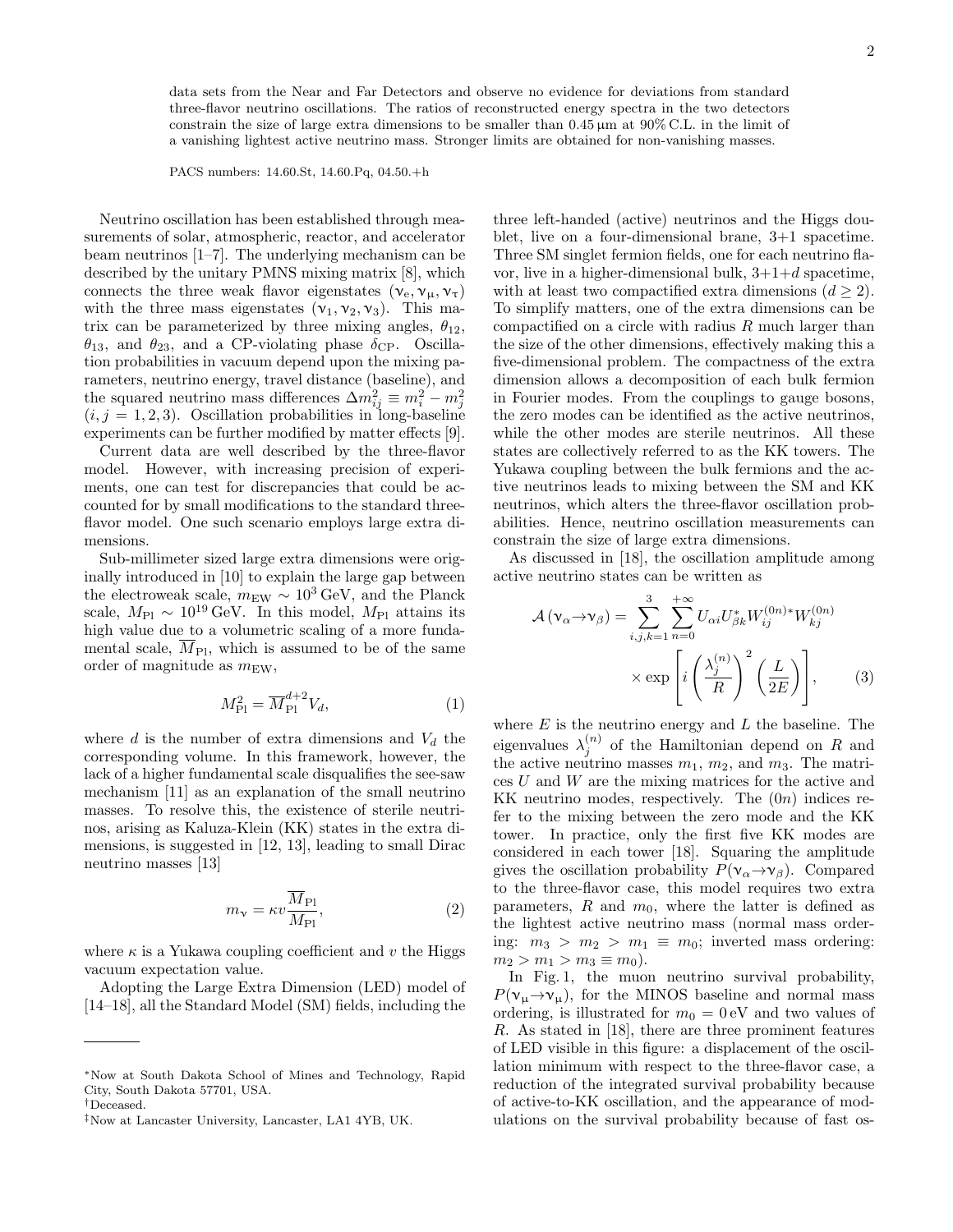

FIG. 1: The muon neutrino survival probability  $P(\nu_{\mu} \rightarrow \nu_{\mu})$ at the MINOS Far Detector as a function of the true neutrino energy for  $m_0 = 0$  eV and  $R = 0.5 \,\mu\text{m}$  (red line) or 1  $\mu\text{m}$  (blue line), and for three-flavor oscillation (black line).

cillations to the KK states. With increasing energy, the amplitude of the modulations increases while their frequency decreases, making the effects of LED easier to observe away from the oscillation minimum. The values in Fig. 1 of  $\Delta m_{32}^2 = 2.37 \times 10^{-3} \,\text{eV}^2$  and  $\sin^2 \theta_{32} = 0.410$ are taken from the MINOS standard oscillation analysis [3]. The value of  $\sin^2 \theta_{13} = 0.022$  is a weighted average of the Daya Bay [19], RENO [20], and Double Chooz [21] results. The values of  $\Delta m_{21}^2 = 7.54 \times 10^{-5} \,\text{eV}^2$  and  $\sin^2 \theta_{12} = 0.308$  are taken from a global fit [22]. We set  $\delta_{\text{CP}} = 0$  since it has little effect on the oscillation probabilities [23]. These values are used throughout the analysis.

Constraints on this model based on atmospheric, reactor, and accelerator beam neutrino oscillation experiments are discussed in [17]. The authors derived a bound constraining R to be less than  $0.82 \,\mu m$  at  $90\%$  C.L. The sensitivities of CHOOZ, KamLAND, and MINOS for this model were calculated in [18] using a modified version of the GLoBES software [24]. Assuming  $7.24 \times 10^{20}$  protonson-target (POT) for MINOS in  $v_{\mu}$  mode, a combined sensitivity of  $R < 0.75 (0.49)$  µm at 90% C.L. was obtained for normal (inverted) mass ordering and vanishing  $m_0$ . The zenith distribution of atmospheric neutrino events collected by IceCube was analyzed in [25], where the authors showed that it is possible to exclude  $R \gtrsim 0.40 \,\mu\text{m}$  at 95% C.L. The above neutrino limits are about two orders of magnitude stronger than those obtained from tabletop gravitational experiments [26]. Astrophysical and cosmological bounds are often much more stringent, but are model-dependent [26]. Collider experiments can set limits on the volume of the extra dimensions [26]. This paper presents an analysis, sensitive to LED, of the MI-NOS data set with a low-energy  $v_{\mu}$  mode exposure of  $10.56 \times 10^{20}$  POT and a peak neutrino energy of 3 GeV.

In the MINOS experiment, neutrinos are produced by



FIG. 2: The oscillation probabilities as a function of  $L/E$ , incorporating MINOS energy resolution effects, for the threeflavor case (black line), the same LED scenarios as in Fig. 1 (red and blue lines), and an LED case with non-zero  $m_0$  (green lines). The baseline and neutrino energy are denoted as L and  $E$ , respectively. The  $L/E$  coverage of the Near Detector and Far Detector are represented by the grey bands, which contain 90% of the MINOS data.

directing 120 GeV protons from the Fermilab Main Injector onto a graphite target. The resulting  $\pi$  and K mesons are focused in the forward direction and chargesign selected by two magnetic horns after which they decay into neutrinos in a 675 m long tunnel. MINOS observes charged current (CC) and neutral current (NC) neutrino events in a Near Detector (ND) and Far Detector (FD) located 1.04 km and 735 km downstream of the target, respectively, on the NuMI (Neutrinos at the Main Injector) beamline axis [27]. The beam composition at the ND consists of 91.8%  $v_{\mu}$ , 6.9%  $\overline{v}_{\mu}$ , and 1.3%  $v_e$  and  $\bar{v}_e$  when operating in  $v_\mu$  mode. The ND and FD are tracking-sampling calorimeters built of 2.54 cm thick iron plates interleaved with scintillator planes composed of 1 cm thick, 4.1 cm wide strips, arranged in two alternating orthogonal views, and read out using wavelengthshifting fibers coupled to multi-anode photomultiplier tubes. The ND has a 23.7t fiducial (980t total) mass. The FD has a 4.2 kt fiducial (5.4 kt total) mass. Using magnetic coils, both detectors are magnetized with a toroidal magnetic field oriented to focus negatively charged particles when operating in  $v_{\mu}$  mode [28].

A  $v_\mu$  CC-like event  $(v_\mu N \rightarrow \mu X)$  in the MINOS detectors is characterized by a single outgoing muon track with possible hadronic showers near the event vertex. The muon momentum is determined from the track range for tracks confined within the detector and from the track curvature for exiting tracks. Since no charge separation is applied in this analysis, both  $\nu_{\mu}$  and  $\bar{\nu}_{\mu}$  events are used. The energy of CC hadronic showers is estimated using a k-nearest-neighbor  $(kNN)$  algorithm based on the shower topology, in addition to the calorimetric shower energy [29–33]. The CC neutrino energy at the FD is re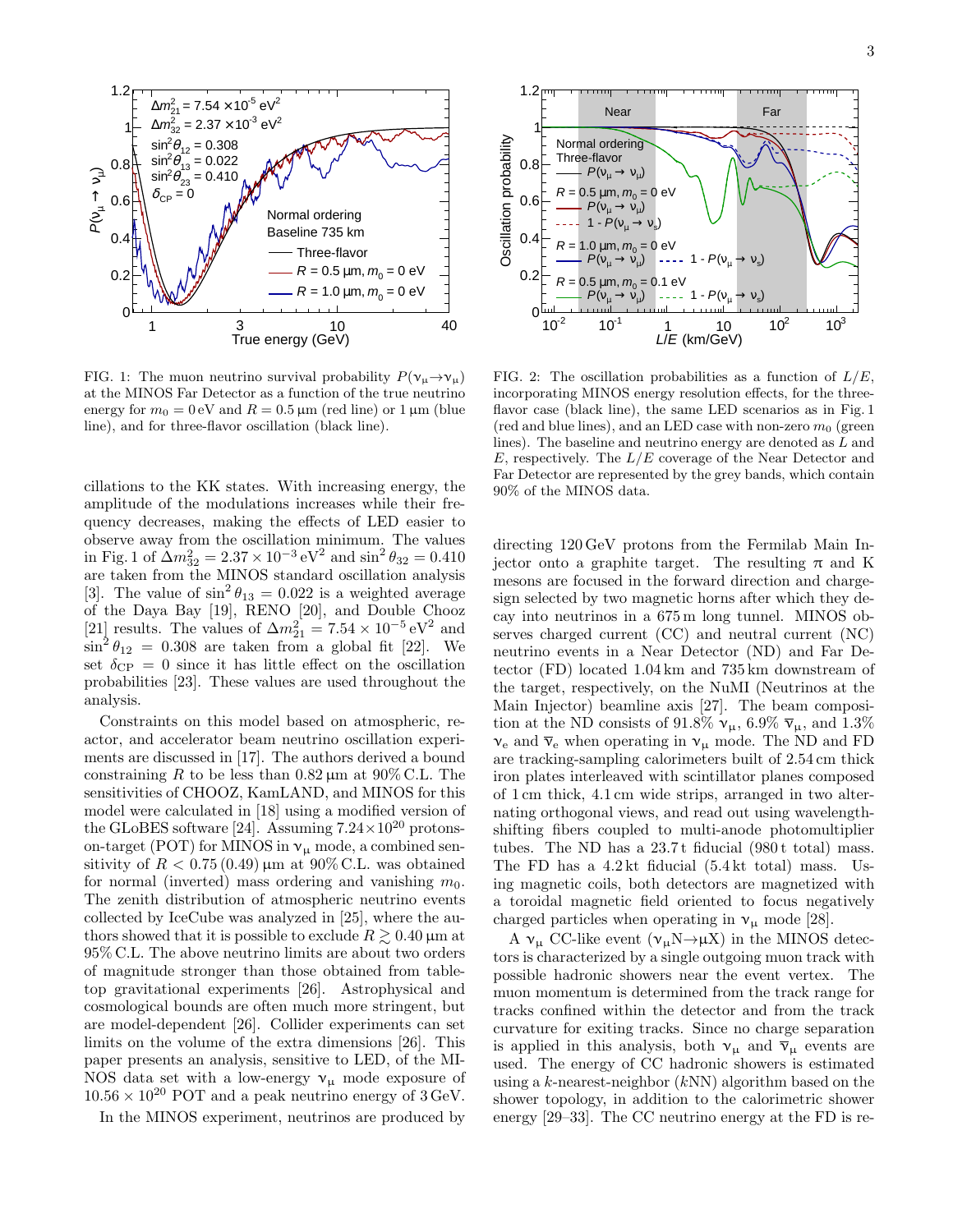constructed with a mean resolution of 17.3% by summing the track and shower energies.

A  $\nu_{\alpha}$  NC-like event  $(\nu_{\alpha}N \rightarrow \nu_{\alpha}X$  with  $\alpha = e, \mu, \tau)$  in the ND or FD has a short diffuse hadronic shower and possibly short hadron tracks. The NC event length is required to be shorter than 47 planes. If a hadron track is reconstructed in an event, the track length is required not to exceed the shower length by more than five planes. Additional selection requirements are imposed in the ND to remove cases where reconstruction failed due to high event rates [34, 35]. The NC neutrino energy at the FD is reconstructed with a mean resolution of 41.7% using the calorimetric shower energy.

In the CC selection procedure, separation between CC and NC events is performed by combining four variables describing track properties into a single discriminant variable using a kNN algorithm [36, 37]. Only events that failed the NC selection procedure are considered in the CC selection procedure. The selected CC sample has an efficiency (purity) estimated by Monte Carlo (MC) of 53.9% (98.7%) at the ND and 84.6% (99.1%) at the FD. The ND efficiency is low because events occurring near the magnetic coil hole are rejected. NC events are the main background in both detectors [23].

The selected NC sample has an efficiency (purity) estimated by MC of 79.9% (58.9%) at the ND and 87.6%  $(61.3\%)$  at the FD. The background composition is  $86.9\%$ CC  $v_{\mu}$  and 13.1% beam CC  $v_{e}$  at the ND. Assuming three-flavor oscillation, the backgrounds at the FD are estimated as 73.8% CC  $v_{\mu}$ , 21.6% CC  $v_{e}$ , and 4.6% CC  $ν_τ$  [23].

The muon neutrino survival probability  $P(\nu_{\mu} \rightarrow \nu_{\mu}),$ probed by CC events, and the sterile neutrino appearance probability  $P(\mathsf{v}_\mu \rightarrow \mathsf{v}_\mathrm{s})$ , probed by a depletion of NC events, are shown as a function of  $L/E$  in Fig. 2. The same two LED scenarios as in Fig. 1 and a scenario with non-zero  $m_0$  are compared to the three-flavor case. MINOS energy resolution effects [38, 39] were accounted for when calculating the probabilities.

In the MINOS standard oscillation analysis [3], ND data are used to constrain the FD prediction based on the assumption of no oscillations along the ND baseline (black line in Fig. 2). In the LED analysis, this assumption is not valid for  $m_0 \gtrsim 30 \,\text{meV}$  when  $R \gtrsim 0.01 \,\text{\mu m}$ (as illustrated by the green lines in Fig. 2), and a fit is performed to the ratio of the reconstructed FD and ND neutrino energy spectra. This Far-over-Near ratio fit, using a covariance-matrix-based  $\chi^2$  method [23], allows the analysis to be sensitive to oscillations along the ND and FD baselines and significantly reduces many systematics affecting both detectors. Figure 3 compares the Farover-Near ratio of the MINOS CC and NC data to the three-flavor predictions and the LED predictions of the  $\chi^2$  minimum. The good agreement between data and the three-flavor predictions indicates that, if large extra dimensions exist, oscillation between active and KK states must be sub-dominant in MINOS.

The energy window for the fit is set between 0 and



FIG. 3: The Far-over-Near ratio of the MINOS CC (top) and NC (bottom) data (black points) as a function of the reconstructed neutrino energy. The error bars represent statistical uncertainties. The three-flavor predictions, using the same oscillation parameters as Fig. 1, are shown in red. The LED predictions of the  $\chi^2$  minimum are shown with their systematic uncertainty (blue line and band).

40 GeV, with the CC and NC binning schemes chosen such that the minimum number of FD events in a bin provides a good Gaussian approximation. The CC and NC samples are fitted simultaneously to improve the sensitivity. The total  $\chi^2$  is the sum of those of the CC and NC samples, with each one given by

$$
\chi^{2} = \sum_{i,j=1}^{N} (o_{i} - p_{i}) [V^{-1}]_{ij} (o_{j} - p_{j}) + \left(\frac{N_{\text{data}} - N_{\text{MC}}}{\sigma_{N}}\right)^{2},
$$
\n(4)

where  $o_i$  and  $p_i$  are the observed and predicted Farover-Near ratios in energy bin  $i$ , respectively, and  $V$  is the sum of statistical and systematic covariance matrices. The second term is an ND beam flux penalty term, where  $N_{\text{data}}$  ( $N_{\text{MC}}$ ) is the total number of ND data (MC) events, and  $\sigma_N = 50\% N_{MC}$  is adopted as a conservative difference between hadron production measurements and MC calculations [23].

The total covariance matrix is

$$
V = V_{\text{stat}} + V_{\text{acc}} + V_{\text{norm}} + V_{\text{NC}} + V_{\text{other}}.
$$
 (5)

The statistical uncertainties are contained in  $V_{\text{stat}}$  and are less than 24% in each energy bin and 15% on average. The acceptance  $(V_{\text{acc}})$ , normalization  $(V_{\text{norm}})$ , and NC selection  $(V_{\text{NC}})$  covariance matrices have the biggest impact on the sensitivity and are discussed below. Other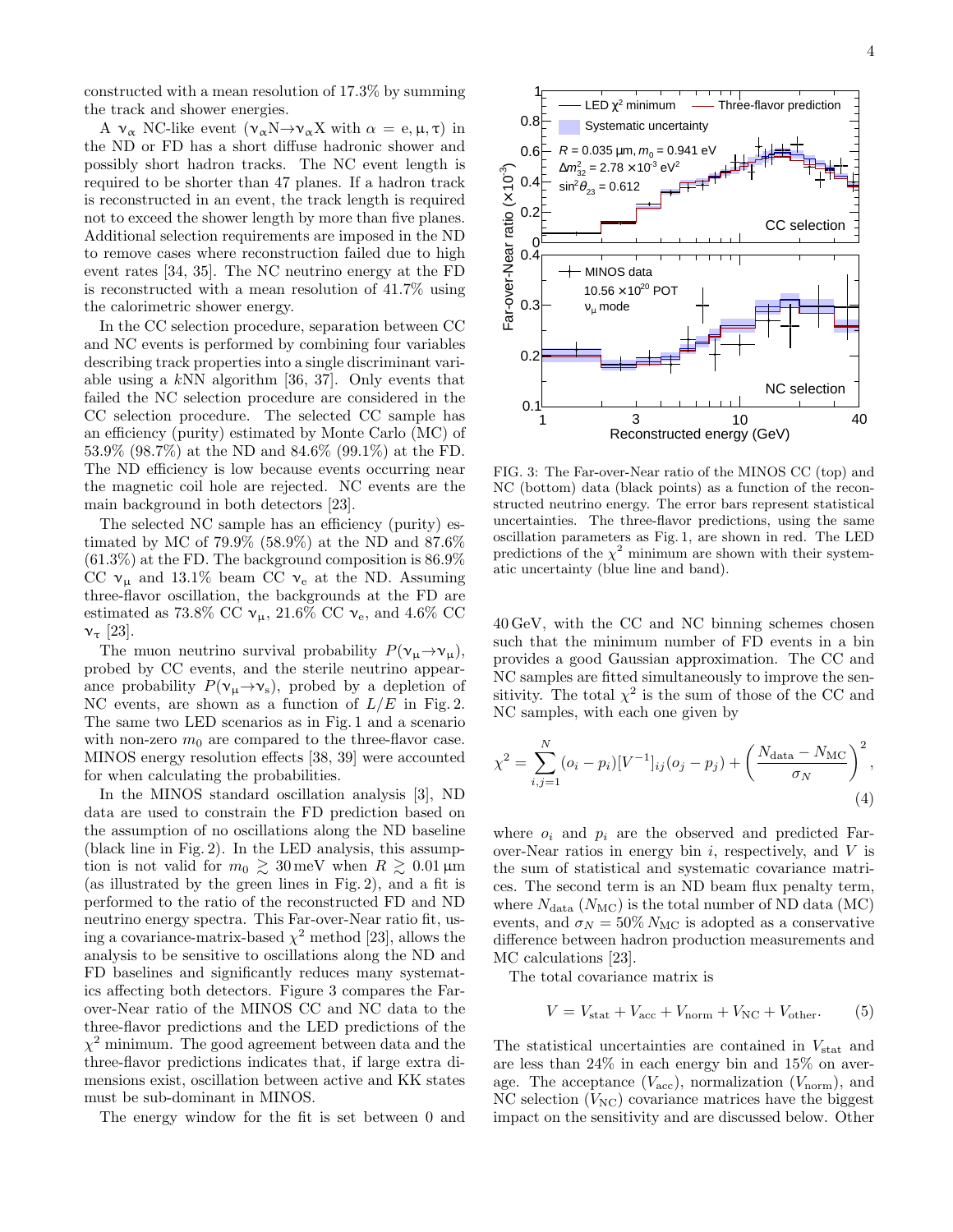systematic uncertainties  $(V_{other})$ , including neutrino interaction cross-section uncertainties and NuMI beam flux uncertainties, are small and have a cumulative effect of less than 4% in any energy bin of the Far-over-Near ratio.

The uncertainty in the acceptance and efficiency of the ND for CC and NC events is evaluated by varying event selection requirements in data and MC. Any shift in the data-MC agreement is taken as a systematic uncertainty. The effect on the Far-over-Near ratio of this systematic uncertainty is energy-dependent, never exceeding  $6\%$   $(0.6\%)$  for the CC (NC) sample, and includes correlations between different bins.

The normalization systematic uncertainty is a consequence of the detector differences between ND and FD, including material dimensions, detector live time, and reconstruction efficiencies. It has a uniform uncertainty in the Far-over-Near ratio of 1.6% (2.2%) for the CC (NC) sample.

The matrix  $V_{\text{NC}}$  accounts for the uncertainty in the selection procedure that reduces the number of poorlyreconstructed NC events, defined as those events with reconstructed energy less than 30% of the true energy. To improve data-MC agreement, the fraction of poorly reconstructed events in the simulation is varied in a template fit to the selection variables. The selection criteria are then adjusted to yield the same number of rejected events in data and MC. The variations seen in the NC energy spectra from this procedure are taken as a systematic uncertainty. In the Far-over-Near ratio, this uncertainty varies from  $5\%$  at  $1 \text{ GeV}$  to  $1\%$  at  $10 \text{ GeV}$ .

In minimizing the  $\chi^2$  in the  $(R, m_0)$  plane,  $\theta_{23}$  and  $\Delta m_{32}^2$  are free to vary in the fit. The four-dimensional parameter space is divided into  $51\times51\times26\times51$  bins and has ranges  $[10^{-8}, 10^{-6}]$  m,  $[10^{-3}, 1]$  eV,  $[0, \pi/2]$ , and  $[0, 5 \times 10^{-3}]$  eV<sup>2</sup> for R,  $m_0$ ,  $\theta_{23}$ , and  $\Delta m_{32}^2$ , respectively. The Far-over-Near ratio is calculated at each bin center and multilinear interpolation is used to obtain the Farover-Near ratio at other points in the parameter space. Two initial  $\theta_{23}$  hypotheses, one in each octant, are used in the fit. Since the mass ordering was shown to have little effect on the MINOS sensitivity [18, 23], only normal ordering is considered in this analysis. The parameters  $\Delta m_{21}^2$ ,  $\theta_{12}$ ,  $\theta_{13}$ , and  $\delta_{\text{CP}}$  are fixed to the values shown in Fig. 1. CPT symmetry is assumed, implying identical v and  $\bar{v}$  oscillation parameters [42, 43]. The 90% C.L. sensitivity contour and the cumulative effect of the systematic uncertainties are shown in Fig. 4. The sensitivity is calculated using simulated three-flavor data generated for the oscillation parameter values shown in Fig. 1.

The Feldman-Cousins technique [44] is used to obtain the 90% C.L. data contour shown in Fig. 5. A shallow global minimum is found at  $R = 0.035 \,\mu \text{m}$ ,  $m_0 =$  $0.941 \text{ eV}, \sin^2 \theta_{23} = 0.612, \text{ and } \Delta m_{32}^2 = 2.78 \times 10^{-3} \text{ eV}^2$ with  $\chi^2_{3\text{-flavor}} - \chi^2_{\text{LED}} = 0.95$ . No evidence for large extra dimensions is found. The limit obtained from the data is stronger than expected from the sensitivity, as can be seen from a comparison of Figs. 4 and 5. A study of 1000 simulated experiments, each one using a Gaussian fluctu-



FIG. 4: The cumulative effect of the systematic uncertainties on the 90% C.L. sensitivity contour based on  $10.56 \times 10^{20}$  POT MC and assuming normal mass ordering. The large extra dimension size and the smallest neutrino mass are denoted as R and  $m_0$ , respectively. The shaded area indicates the excluded region to the right of the contour.



FIG. 5: The 90% C.L. data contour for the LED model, obtained using the Feldman-Cousins technique, based on  $10.56 \times 10^{20}$  POT MINOS data and assuming normal mass ordering. The large extra dimension size and the smallest neutrino mass are denoted as  $R$  and  $m_0$ , respectively. The shaded area indicates the excluded region to the right of the contour.

ation of the simulated three-flavor data based on the full covariance matrices, shows that 39% of simulated experiments obtain an exclusion stronger than that obtained from the data at  $m_0 = 0.005 \text{ eV}$ . In the limit of a vanishing lightest neutrino mass, the large extra dimension size is constrained to be smaller than 0.45 µm at 90% C.L. To date, this is the strongest limit on this large extra dimension model [17, 18] reported by a neutrino oscillation experiment.

This work was supported by the U.S. DOE; the United Kingdom STFC; the U.S. NSF; the State and University